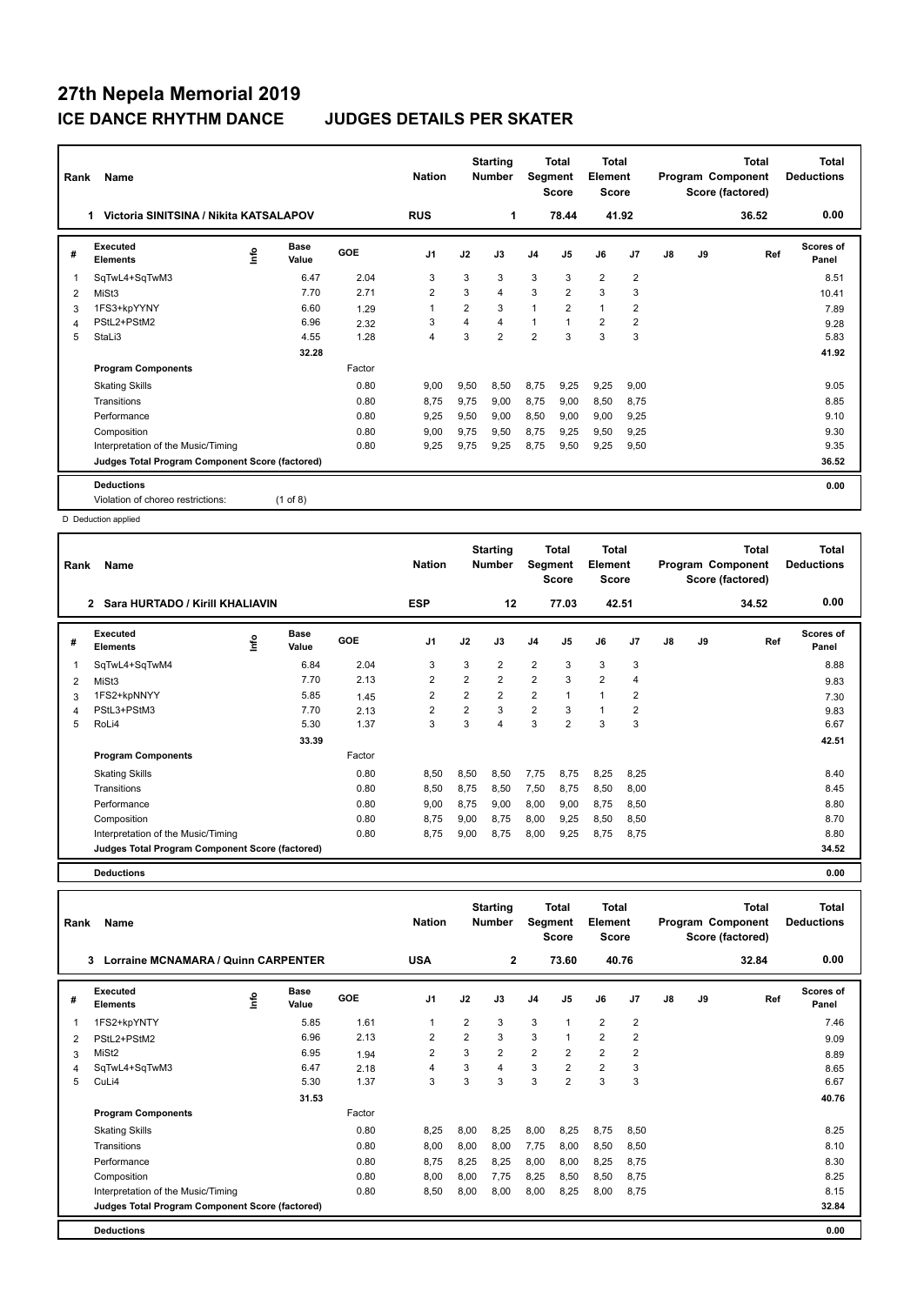| Rank           | Name                                            |      |                      |        | <b>Nation</b>  |                | <b>Starting</b><br><b>Number</b> | Segment        | <b>Total</b><br><b>Score</b> | <b>Total</b><br>Element<br><b>Score</b> |                |               |    | <b>Total</b><br>Program Component<br>Score (factored) | Total<br><b>Deductions</b>        |
|----------------|-------------------------------------------------|------|----------------------|--------|----------------|----------------|----------------------------------|----------------|------------------------------|-----------------------------------------|----------------|---------------|----|-------------------------------------------------------|-----------------------------------|
|                | 4 Betina POPOVA / Sergey MOZGOV                 |      |                      |        | <b>RUS</b>     |                | 10                               |                | 73.30                        |                                         | 40.70          |               |    | 32.60                                                 | 0.00                              |
| #              | <b>Executed</b><br><b>Elements</b>              | ١rfo | Base<br>Value        | GOE    | J <sub>1</sub> | J2             | J3                               | J <sub>4</sub> | J <sub>5</sub>               | J6                                      | J7             | $\mathsf{J}8$ | J9 | Ref                                                   | Scores of<br>Panel                |
| 1              | SqTwL4+SqTwM3                                   |      | 6.47                 | 1.75   | 3              | $\overline{2}$ | 3                                | $\overline{2}$ | $\overline{2}$               | 3                                       | $\overline{2}$ |               |    |                                                       | 8.22                              |
| 2              | 1FS3+kpNYYY                                     |      | 6.60                 | 1.61   | $\overline{2}$ | $\overline{2}$ | $\overline{2}$                   | $\overline{2}$ | $\overline{2}$               | $\mathbf{1}$                            | $\overline{2}$ |               |    |                                                       | 8.21                              |
| 3              | PStL2+PStM2                                     |      | 6.96                 | 1.94   | $\overline{2}$ | $\overline{2}$ | 3                                | $\overline{2}$ | $\mathbf{1}$                 | $\mathbf{1}$                            | 3              |               |    |                                                       | 8.90                              |
| $\overline{4}$ | MiSt <sub>2</sub>                               |      | 6.95                 | 1.75   | $\overline{2}$ | $\overline{2}$ | $\overline{2}$                   | $\overline{2}$ | $\mathbf{1}$                 | $\mathbf{1}$                            | 3              |               |    |                                                       | 8.70                              |
| 5              | RoLi4                                           |      | 5.30                 | 1.37   | 3              | 3              | 3                                | 3              | 3                            | 3                                       | 3              |               |    |                                                       | 6.67                              |
|                |                                                 |      | 32.28                |        |                |                |                                  |                |                              |                                         |                |               |    |                                                       | 40.70                             |
|                | <b>Program Components</b>                       |      |                      | Factor |                |                |                                  |                |                              |                                         |                |               |    |                                                       |                                   |
|                | <b>Skating Skills</b>                           |      |                      | 0.80   | 8,25           | 8,00           | 7.75                             | 7,75           | 8,25                         | 7,75                                    | 8.00           |               |    |                                                       | 7.95                              |
|                | Transitions                                     |      |                      | 0.80   | 8.00           | 8,00           | 8,50                             | 7,50           | 7,50                         | 7,75                                    | 8,25           |               |    |                                                       | 7.90                              |
|                | Performance                                     |      |                      | 0.80   | 8,75           | 8,25           | 9,25                             | 8,00           | 8,50                         | 8,00                                    | 8,50           |               |    |                                                       | 8.40                              |
|                | Composition                                     |      |                      | 0.80   | 8.00           | 8,00           | 8,50                             | 7,75           | 8,50                         | 7,50                                    | 8.75           |               |    |                                                       | 8.15                              |
|                | Interpretation of the Music/Timing              |      |                      | 0.80   | 8,25           | 8,25           | 8,50                             | 7,75           | 8,75                         | 8,00                                    | 9,00           |               |    |                                                       | 8.35                              |
|                | Judges Total Program Component Score (factored) |      |                      |        |                |                |                                  |                |                              |                                         |                |               |    |                                                       | 32.60                             |
|                | <b>Deductions</b>                               |      |                      |        |                |                |                                  |                |                              |                                         |                |               |    |                                                       | 0.00                              |
|                |                                                 |      |                      |        |                |                |                                  |                |                              |                                         |                |               |    |                                                       |                                   |
| Rank           | Name                                            |      |                      |        | <b>Nation</b>  |                | <b>Starting</b><br><b>Number</b> | Segment        | <b>Total</b><br><b>Score</b> | <b>Total</b><br>Element<br><b>Score</b> |                |               |    | <b>Total</b><br>Program Component<br>Score (factored) | <b>Total</b><br><b>Deductions</b> |
|                | Yuka ORIHARA / Juho PIRINEN<br>5                |      |                      |        | <b>FIN</b>     |                | 11                               |                | 67.01                        |                                         | 38.65          |               |    | 28.36                                                 | 0.00                              |
| #              | <b>Executed</b><br><b>Elements</b>              | ۴ů   | <b>Base</b><br>Value | GOE    | J <sub>1</sub> | J2             | J3                               | J <sub>4</sub> | J5                           | J6                                      | J7             | J8            | J9 | Ref                                                   | Scores of<br>Panel                |
| 1              | SqTwL4+SqTwM4                                   |      | 6.84                 | 1.46   | 3              | 3              | $\mathbf{1}$                     | 2              | $\mathbf 0$                  | $\overline{2}$                          | $\overline{2}$ |               |    |                                                       | 8.30                              |

 1FS2+kpYYTN 5.85 0.64 1 1 0 2 -1 1 1 6.49 PStL3+PStM3 7.70 1.35 1 2 1 3 1 1 2 9.05 4 MiSt2 6.95 1.55 2 1 1 2 2 1 2 2 1 2 8.50 RoLi4 5.30 1.01 2 1 2 3 1 3 3 6.31

Skating Skills 7,50 7,00 6,75 7,00 6,25 7,50 7,25 0.80 7.10

Transitions 0.80 7,00 6,75 6,50 6,75 6,00 7,25 6,75 6.75 Performance 0.80 7,50 7,50 6,25 7,25 6,75 7,50 7,00 7.20 Composition 0.80 7,25 7,00 6,50 7,25 7,00 7,25 7,25 7.15 Interpretation of the Music/Timing 0.80 7,50 7,00 6,25 7,25 7,25 7,50 7,25 7.25

**Judges Total Program Component Score (factored) 28.36**

Factor

**32.64 33.65** 

**Deductions 0.00** Violation of choreo restrictions: (1 of 8)

**Program Components** 

| Rank | Name                                            |      |                      |        | <b>Nation</b>  |                | <b>Starting</b><br><b>Number</b> | Segment        | <b>Total</b><br>Score | Total<br>Element<br>Score |                |               |    | <b>Total</b><br>Program Component<br>Score (factored) | Total<br><b>Deductions</b> |
|------|-------------------------------------------------|------|----------------------|--------|----------------|----------------|----------------------------------|----------------|-----------------------|---------------------------|----------------|---------------|----|-------------------------------------------------------|----------------------------|
|      | 6 Sofia EVDOKIMOVA / Egor BAZIN                 |      |                      |        | <b>RUS</b>     |                | 9                                |                | 66.31                 |                           | 35.75          |               |    | 30.56                                                 | 0.00                       |
| #    | Executed<br><b>Elements</b>                     | lnfo | <b>Base</b><br>Value | GOE    | J <sub>1</sub> | J2             | J3                               | J <sub>4</sub> | J <sub>5</sub>        | J6                        | J <sub>7</sub> | $\mathsf{J}8$ | J9 | Ref                                                   | <b>Scores of</b><br>Panel  |
| 1    | MiSt3                                           |      | 7.70                 | 1.94   | $\overline{2}$ | $\overline{2}$ | $\overline{2}$                   | 3              | 2                     | $\mathbf{1}$              | 2              |               |    |                                                       | 9.64                       |
| 2    | SqTwL2+SqTwM4                                   |      | 6.09                 | 1.16   | 1              | $\overline{1}$ | $\overline{2}$                   | $\overline{2}$ | $\overline{2}$        | $\overline{1}$            | $\overline{2}$ |               |    |                                                       | 7.25                       |
| 3    | 1FSB+kpNNNN                                     |      | 4.00                 | 0.36   | 0              | 1              | $\overline{1}$                   | $\mathbf{1}$   | 0                     | $\mathbf 0$               | 1              |               |    |                                                       | 4.36                       |
| 4    | PStL2+PStM3                                     |      | 7.33                 | 0.77   | 1              | $\overline{A}$ | $\mathbf{1}$                     | 1              | 0                     | $\mathbf 0$               |                |               |    |                                                       | 8.10                       |
| 5    | RoLi4                                           |      | 5.30                 | 1.10   | $\overline{2}$ | $\overline{2}$ | 3                                | $\overline{2}$ | $\overline{2}$        | 3                         | 3              |               |    |                                                       | 6.40                       |
|      |                                                 |      | 30.42                |        |                |                |                                  |                |                       |                           |                |               |    |                                                       | 35.75                      |
|      | <b>Program Components</b>                       |      |                      | Factor |                |                |                                  |                |                       |                           |                |               |    |                                                       |                            |
|      | <b>Skating Skills</b>                           |      |                      | 0.80   | 7.25           | 8,00           | 7.00                             | 7,50           | 8,25                  | 7,50                      | 7,75           |               |    |                                                       | 7.60                       |
|      | Transitions                                     |      |                      | 0.80   | 7.00           | 8,00           | 7,00                             | 7,25           | 7,75                  | 7,50                      | 8,00           |               |    |                                                       | 7.50                       |
|      | Performance                                     |      |                      | 0.80   | 7.75           | 8.00           | 7.50                             | 7,25           | 8.00                  | 7,25                      | 7,75           |               |    |                                                       | 7.65                       |
|      | Composition                                     |      |                      | 0.80   | 7,50           | 8,25           | 7,50                             | 7,50           | 8,50                  | 7,75                      | 8,25           |               |    |                                                       | 7.85                       |
|      | Interpretation of the Music/Timing              |      |                      | 0.80   | 7.25           | 8,00           | 7,50                             | 7,25           | 8,25                  | 7,25                      | 8,00           |               |    |                                                       | 7.60                       |
|      | Judges Total Program Component Score (factored) |      |                      |        |                |                |                                  |                |                       |                           |                |               |    |                                                       | 30.56                      |
|      | <b>Deductions</b>                               |      |                      |        |                |                |                                  |                |                       |                           |                |               |    |                                                       | 0.00                       |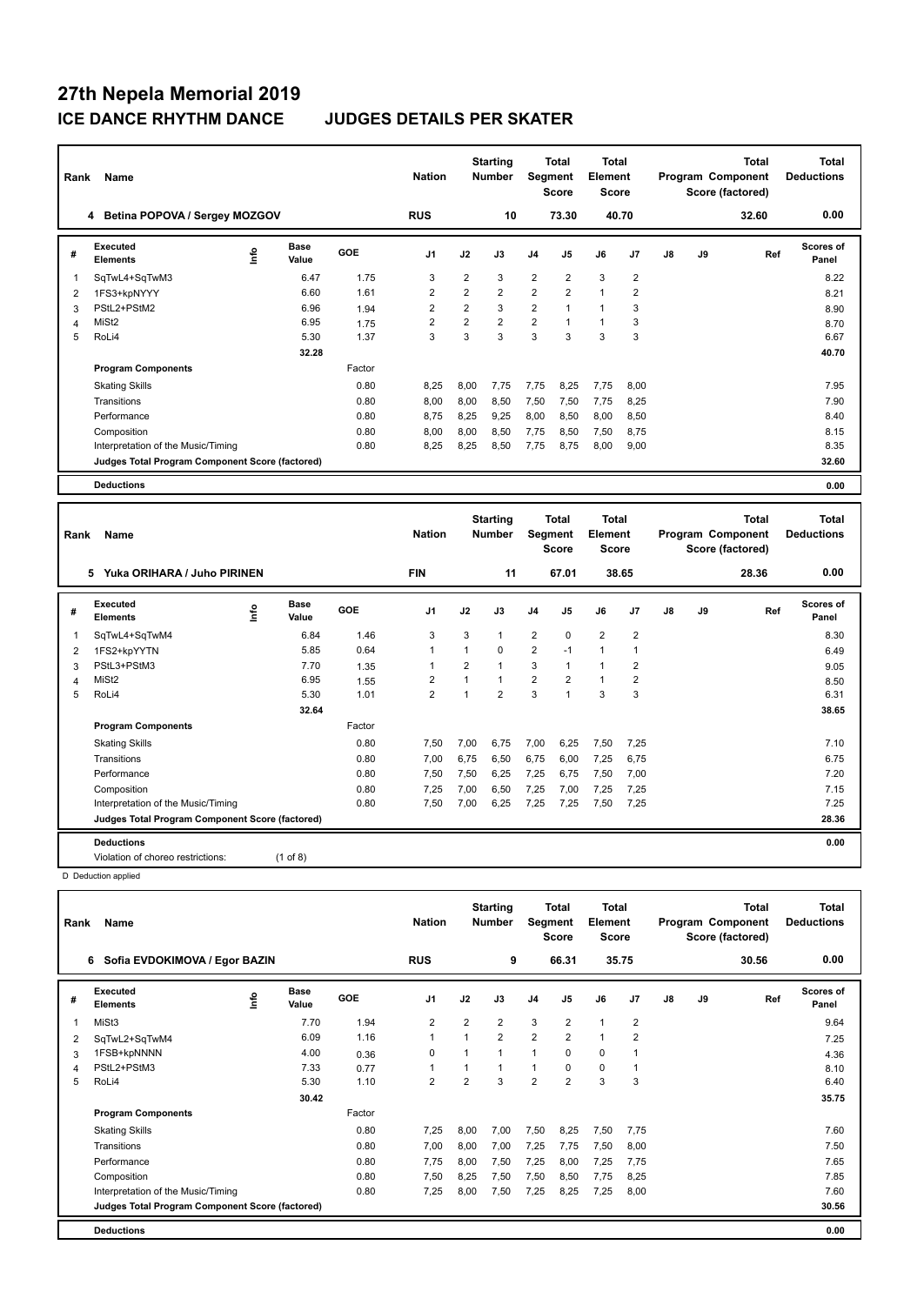| Rank | Name                                            |        |                 |            | <b>Nation</b>  |                | <b>Starting</b><br><b>Number</b> | Segment        | Total<br><b>Score</b> | <b>Total</b><br>Element<br><b>Score</b> |                |               |    | <b>Total</b><br>Program Component<br>Score (factored) | <b>Total</b><br><b>Deductions</b><br>$-1.00$ |
|------|-------------------------------------------------|--------|-----------------|------------|----------------|----------------|----------------------------------|----------------|-----------------------|-----------------------------------------|----------------|---------------|----|-------------------------------------------------------|----------------------------------------------|
|      | Katharina MUELLER / Tim DIECK<br>7              |        |                 |            | <b>GER</b>     |                | 6                                |                | 65.42                 |                                         | 35.98          |               |    | 30.44                                                 |                                              |
| #    | Executed<br><b>Elements</b>                     | lnfo   | Base<br>Value   | <b>GOE</b> | J <sub>1</sub> | J2             | J3                               | J <sub>4</sub> | J5                    | J6                                      | J7             | $\mathsf{J}8$ | J9 | Ref                                                   | Scores of<br>Panel                           |
| 1    | SqTwL4+SqTwM4                                   |        | 6.84            | 1.46       | $\overline{2}$ | $\overline{2}$ | $\overline{2}$                   | $\overline{1}$ | $\overline{2}$        | 3                                       | $\overline{2}$ |               |    |                                                       | 8.30                                         |
| 2    | 1FSB+kpNNNT                                     |        | 4.00            | 0.72       | $\overline{1}$ | 1              | 1                                | $\mathbf 0$    | $\mathbf{1}$          | $\overline{2}$                          | $\overline{2}$ |               |    |                                                       | 4.72                                         |
| 3    | PStL1+PStM3                                     |        | 7.08            | 1.16       | $\overline{2}$ | $\overline{2}$ | $\Omega$                         | $\mathbf{1}$   | $\Omega$              | $\mathbf{1}$                            | $\overline{2}$ |               |    |                                                       | 8.24                                         |
| 4    | DiSt <sub>2</sub>                               |        | 6.95            | 1.55       | $\overline{2}$ | $\overline{2}$ | $\overline{1}$                   | 2              | $\overline{1}$        | $\mathbf{1}$                            | $\overline{2}$ |               |    |                                                       | 8.50                                         |
| 5    | RoLi4                                           | $\geq$ | 5.30            | 0.92       | $\overline{2}$ | 2              | $\Omega$                         | $\overline{2}$ | $\overline{2}$        | $\overline{2}$                          | 3              |               |    |                                                       | 6.22                                         |
|      |                                                 |        | 30.17           |            |                |                |                                  |                |                       |                                         |                |               |    |                                                       | 35.98                                        |
|      | <b>Program Components</b>                       |        |                 | Factor     |                |                |                                  |                |                       |                                         |                |               |    |                                                       |                                              |
|      | <b>Skating Skills</b>                           |        |                 | 0.80       | 7.75           | 7.75           | 6.00                             | 7,00           | 7.75                  | 7,75                                    | 7.75           |               |    |                                                       | 7.60                                         |
|      | Transitions                                     |        |                 | 0.80       | 7,50           | 7,75           | 6,50                             | 6,75           | 7.25                  | 7,50                                    | 7,50           |               |    |                                                       | 7.30                                         |
|      | Performance                                     |        |                 | 0.80       | 8,00           | 8,00           | 7.25                             | 7,00           | 7,50                  | 8,00                                    | 8,00           |               |    |                                                       | 7.75                                         |
|      | Composition                                     |        |                 | 0.80       | 7.75           | 7,75           | 7,00                             | 7,25           | 8,00                  | 7,50                                    | 8,25           |               |    |                                                       | 7.65                                         |
|      | Interpretation of the Music/Timing              |        |                 | 0.80       | 7.75           | 8.00           | 7,25                             | 6,75           | 7,75                  | 8,00                                    | 8,25           |               |    |                                                       | 7.75                                         |
|      | Judges Total Program Component Score (factored) |        |                 |            |                |                |                                  |                |                       |                                         |                |               |    |                                                       | 30.44                                        |
|      | <b>Deductions</b>                               |        | Extended lifts: | $-1.00$    |                |                |                                  |                |                       |                                         |                |               |    |                                                       | $-1.00$                                      |
|      | Costume/Prop violation:                         |        | $(1$ of 8)      |            |                |                |                                  |                |                       |                                         |                |               |    |                                                       |                                              |

> Extended Dance Lift D Deduction applied

| Rank | Name                                            |      |               |        | <b>Nation</b>  |                | <b>Starting</b><br><b>Number</b> | Segment        | Total<br>Score | <b>Total</b><br>Element<br><b>Score</b> |                |               |    | <b>Total</b><br>Program Component<br>Score (factored) | <b>Total</b><br><b>Deductions</b> |
|------|-------------------------------------------------|------|---------------|--------|----------------|----------------|----------------------------------|----------------|----------------|-----------------------------------------|----------------|---------------|----|-------------------------------------------------------|-----------------------------------|
|      | Evgeniia LOPAREVA / Geoffrey BRISSAUD<br>8      |      |               |        | <b>FRA</b>     |                | 5                                |                | 63.98          |                                         | 36.42          |               |    | 27.56                                                 | 0.00                              |
| #    | Executed<br><b>Elements</b>                     | ١nf٥ | Base<br>Value | GOE    | J <sub>1</sub> | J2             | J3                               | J <sub>4</sub> | J <sub>5</sub> | J6                                      | J7             | $\mathsf{J}8$ | J9 | Ref                                                   | Scores of<br>Panel                |
| 1    | SqTwL4+SqTwM4                                   |      | 6.84          | 1.02   | 1              | $\overline{1}$ | 1                                | $\overline{2}$ | 1              | $\overline{2}$                          | $\overline{2}$ |               |    |                                                       | 7.86                              |
| 2    | SILi4                                           |      | 5.30          | 1.01   | $\overline{2}$ | $\overline{2}$ | 3                                | $\overline{2}$ | $\Omega$       | $\overline{2}$                          | 3              |               |    |                                                       | 6.31                              |
| 3    | 1FS1+kpNNYT                                     |      | 5.35          | 0.80   | 1              | $\overline{2}$ | $\overline{2}$                   | 1              | $-1$           | $\mathbf 0$                             | $\overline{1}$ |               |    |                                                       | 6.15                              |
| 4    | PStL1+PStM1                                     | S    | 6.46          | 0.58   | 1              | $\overline{1}$ | 0                                | 1              | $\Omega$       | $\mathbf 0$                             | -1             |               |    |                                                       | 7.04                              |
| 5    | DiSt3                                           |      | 7.70          | 1.36   | 1              | $\overline{2}$ | $\overline{2}$                   | $\overline{2}$ | 1              | $\Omega$                                | 1              |               |    |                                                       | 9.06                              |
|      |                                                 |      | 31.65         |        |                |                |                                  |                |                |                                         |                |               |    |                                                       | 36.42                             |
|      | <b>Program Components</b>                       |      |               | Factor |                |                |                                  |                |                |                                         |                |               |    |                                                       |                                   |
|      | <b>Skating Skills</b>                           |      |               | 0.80   | 6.50           | 7,50           | 7,25                             | 6,75           | 7,25           | 6,00                                    | 6,50           |               |    |                                                       | 6.85                              |
|      | Transitions                                     |      |               | 0.80   | 6,25           | 7,50           | 7.00                             | 6,75           | 7,00           | 5,50                                    | 6,00           |               |    |                                                       | 6.60                              |
|      | Performance                                     |      |               | 0.80   | 7,00           | 7,75           | 6.25                             | 6,75           | 7,50           | 6,25                                    | 6,75           |               |    |                                                       | 6.85                              |
|      | Composition                                     |      |               | 0.80   | 6,75           | 7,50           | 7,25                             | 7,00           | 7,75           | 6,00                                    | 6,75           |               |    |                                                       | 7.05                              |
|      | Interpretation of the Music/Timing              |      |               | 0.80   | 7,25           | 7,50           | 7,00                             | 6,75           | 7,50           | 5,75                                    | 7,00           |               |    |                                                       | 7.10                              |
|      | Judges Total Program Component Score (factored) |      |               |        |                |                |                                  |                |                |                                         |                |               |    |                                                       | 27.56                             |
|      | <b>Deductions</b>                               |      |               |        |                |                |                                  |                |                |                                         |                |               |    |                                                       | 0.00                              |

S Separation of Hold during the PST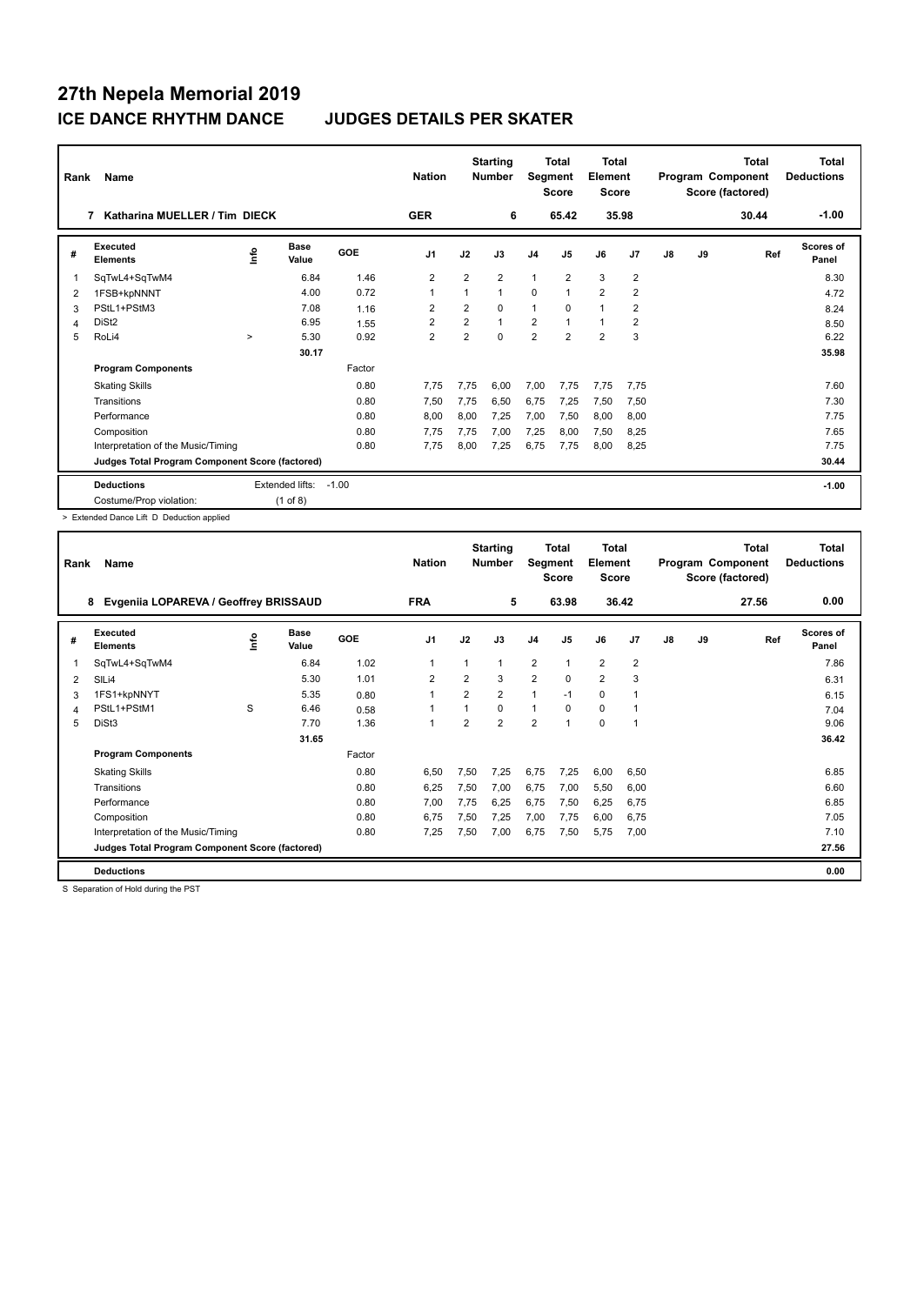| Rank           | Name                                            |    |                      |         | <b>Nation</b>  |      | <b>Starting</b><br><b>Number</b> | Segment        | <b>Total</b><br><b>Score</b> | Total<br>Element<br><b>Score</b> |                |    |    | <b>Total</b><br>Program Component<br>Score (factored) | <b>Total</b><br><b>Deductions</b> |
|----------------|-------------------------------------------------|----|----------------------|---------|----------------|------|----------------------------------|----------------|------------------------------|----------------------------------|----------------|----|----|-------------------------------------------------------|-----------------------------------|
|                | Yura MIN / Daniel EATON<br>9                    |    |                      |         | <b>KOR</b>     |      | 8                                |                | 62.88                        |                                  | 35.00          |    |    | 27.88                                                 | 0.00                              |
| #              | Executed<br><b>Elements</b>                     | ۴٥ | <b>Base</b><br>Value | GOE     | J <sub>1</sub> | J2   | J3                               | J <sub>4</sub> | J <sub>5</sub>               | J6                               | J <sub>7</sub> | J8 | J9 | Ref                                                   | Scores of<br>Panel                |
| 1              | 1FS3+kpYNYY                                     |    | 6.60                 | 1.12    | $\overline{1}$ |      | $\Omega$                         | $\overline{2}$ | $\overline{2}$               | $\overline{1}$                   | $\overline{2}$ |    |    |                                                       | 7.72                              |
| 2              | PStL2+PStM2                                     |    | 6.96                 | 0.96    | -1             |      | $\mathbf{1}$                     | $\overline{2}$ | $\mathbf{1}$                 | 1                                | $\overline{1}$ |    |    |                                                       | 7.92                              |
| 3              | CuLi4                                           |    | 5.30                 | 0.64    | 2              |      | $\overline{1}$                   | 1              | 1                            | $\overline{2}$                   | $\overline{2}$ |    |    |                                                       | 5.94                              |
| $\overline{4}$ | MiSt <sub>2</sub>                               |    | 6.95                 | 1.16    | $\overline{2}$ | 0    | $\mathbf{1}$                     | $\mathbf{1}$   | $\Omega$                     | $\overline{2}$                   | $\overline{2}$ |    |    |                                                       | 8.11                              |
| 5              | SqTwL3+SqTwM4                                   |    | 6.47                 | $-1.16$ | $-1$           | $-2$ | $-3$                             | $-1$           | $-2$                         | $-1$                             | $-2$           |    |    |                                                       | 5.31                              |
|                |                                                 |    | 32.28                |         |                |      |                                  |                |                              |                                  |                |    |    |                                                       | 35.00                             |
|                | <b>Program Components</b>                       |    |                      | Factor  |                |      |                                  |                |                              |                                  |                |    |    |                                                       |                                   |
|                | <b>Skating Skills</b>                           |    |                      | 0.80    | 7.50           | 7.00 | 5,50                             | 6.75           | 7.75                         | 7,25                             | 7,00           |    |    |                                                       | 7.10                              |
|                | Transitions                                     |    |                      | 0.80    | 7,00           | 6,75 | 5.75                             | 6,50           | 7,00                         | 7,00                             | 7,00           |    |    |                                                       | 6.85                              |
|                | Performance                                     |    |                      | 0.80    | 7,50           | 6,50 | 6,50                             | 6,50           | 7,25                         | 7,00                             | 7,00           |    |    |                                                       | 6.85                              |
|                | Composition                                     |    |                      | 0.80    | 7,00           | 7,00 | 6,25                             | 6,75           | 7,50                         | 7,25                             | 7,50           |    |    |                                                       | 7.10                              |
|                | Interpretation of the Music/Timing              |    |                      | 0.80    | 7,25           | 6,75 | 6,50                             | 6,50           | 7,00                         | 7,50                             | 7,25           |    |    |                                                       | 6.95                              |
|                | Judges Total Program Component Score (factored) |    |                      |         |                |      |                                  |                |                              |                                  |                |    |    |                                                       | 27.88                             |
|                | <b>Deductions</b>                               |    |                      |         |                |      |                                  |                |                              |                                  |                |    |    |                                                       | 0.00                              |
|                | Violation of choreo restrictions:               |    | $(1$ of 8)           |         |                |      |                                  |                |                              |                                  |                |    |    |                                                       |                                   |

D Deduction applied

| Rank           | Name                                            |                            |         | <b>Nation</b>  |             | <b>Starting</b><br><b>Number</b> | Segment        | Total<br><b>Score</b> | <b>Total</b><br>Element<br><b>Score</b> |                |    |    | <b>Total</b><br>Program Component<br>Score (factored) | <b>Total</b><br><b>Deductions</b> |
|----------------|-------------------------------------------------|----------------------------|---------|----------------|-------------|----------------------------------|----------------|-----------------------|-----------------------------------------|----------------|----|----|-------------------------------------------------------|-----------------------------------|
| 10             | Natacha LAGOUGE / Arnaud CAFFA                  |                            |         | <b>FRA</b>     |             | 3                                |                | 53.76                 |                                         | 28.68          |    |    | 25.08                                                 | 0.00                              |
| #              | Executed<br><b>Elements</b>                     | <b>Base</b><br>١m<br>Value | GOE     | J <sub>1</sub> | J2          | J3                               | J <sub>4</sub> | J <sub>5</sub>        | J6                                      | J <sub>7</sub> | J8 | J9 | Ref                                                   | Scores of<br>Panel                |
| 1              | SqTwL4+SqTwM3                                   | 6.47                       | 1.02    | $\mathbf{1}$   | 1           | $\overline{2}$                   | $\mathbf{1}$   | $\overline{2}$        | $\overline{2}$                          | $\overline{1}$ |    |    |                                                       | 7.49                              |
| 2              | 1FSB+kpNNNN                                     | 4.00                       | 0.00    | 0              | $\Omega$    | $\mathbf{1}$                     | 0              | $-1$                  | $\Omega$                                | 0              |    |    |                                                       | 4.00                              |
| 3              | PStL2+PStM2                                     | 6.96                       | 0.00    | 0              | $\mathbf 0$ | 0                                | $\mathbf 0$    | $-1$                  | $\mathbf 0$                             | 0              |    |    |                                                       | 6.96                              |
| $\overline{4}$ | MiSt1                                           | 6.45                       | $-0.39$ | $\mathbf 0$    | $-1$        | $-1$                             | $\Omega$       | $-2$                  | $\mathbf{1}$                            | 0              |    |    |                                                       | 6.06                              |
| 5              | CuLi2                                           | 3.80                       | 0.37    | $\overline{1}$ |             | 0                                | 0              | $\mathbf 0$           | $\overline{2}$                          | $\overline{2}$ |    |    |                                                       | 4.17                              |
|                |                                                 | 27.68                      |         |                |             |                                  |                |                       |                                         |                |    |    |                                                       | 28.68                             |
|                | <b>Program Components</b>                       |                            | Factor  |                |             |                                  |                |                       |                                         |                |    |    |                                                       |                                   |
|                | <b>Skating Skills</b>                           |                            | 0.80    | 6.25           | 7,25        | 6,50                             | 6,25           | 6,25                  | 7,00                                    | 6.25           |    |    |                                                       | 6.45                              |
|                | Transitions                                     |                            | 0.80    | 6,00           | 7,00        | 6,00                             | 6,00           | 5,50                  | 6,50                                    | 5,75           |    |    |                                                       | 6.05                              |
|                | Performance                                     |                            | 0.80    | 6,75           | 7,00        | 5,50                             | 5,75           | 5,75                  | 6,75                                    | 5,75           |    |    |                                                       | 6.15                              |
|                | Composition                                     |                            | 0.80    | 6,50           | 7,25        | 6,50                             | 5,75           | 5.75                  | 7,00                                    | 6,50           |    |    |                                                       | 6.45                              |
|                | Interpretation of the Music/Timing              |                            | 0.80    | 6.00           | 7,00        | 6,25                             | 6,00           | 5,50                  | 6,75                                    | 6,25           |    |    |                                                       | 6.25                              |
|                | Judges Total Program Component Score (factored) |                            |         |                |             |                                  |                |                       |                                         |                |    |    |                                                       | 25.08                             |
|                | <b>Deductions</b>                               |                            |         |                |             |                                  |                |                       |                                         |                |    |    |                                                       | 0.00                              |
|                | Music requirements violation:                   | $(1$ of 8)                 |         |                |             |                                  |                |                       |                                         |                |    |    |                                                       |                                   |
|                | Violation of choreo restrictions:               | $(2 \text{ of } 8)$        |         |                |             |                                  |                |                       |                                         |                |    |    |                                                       |                                   |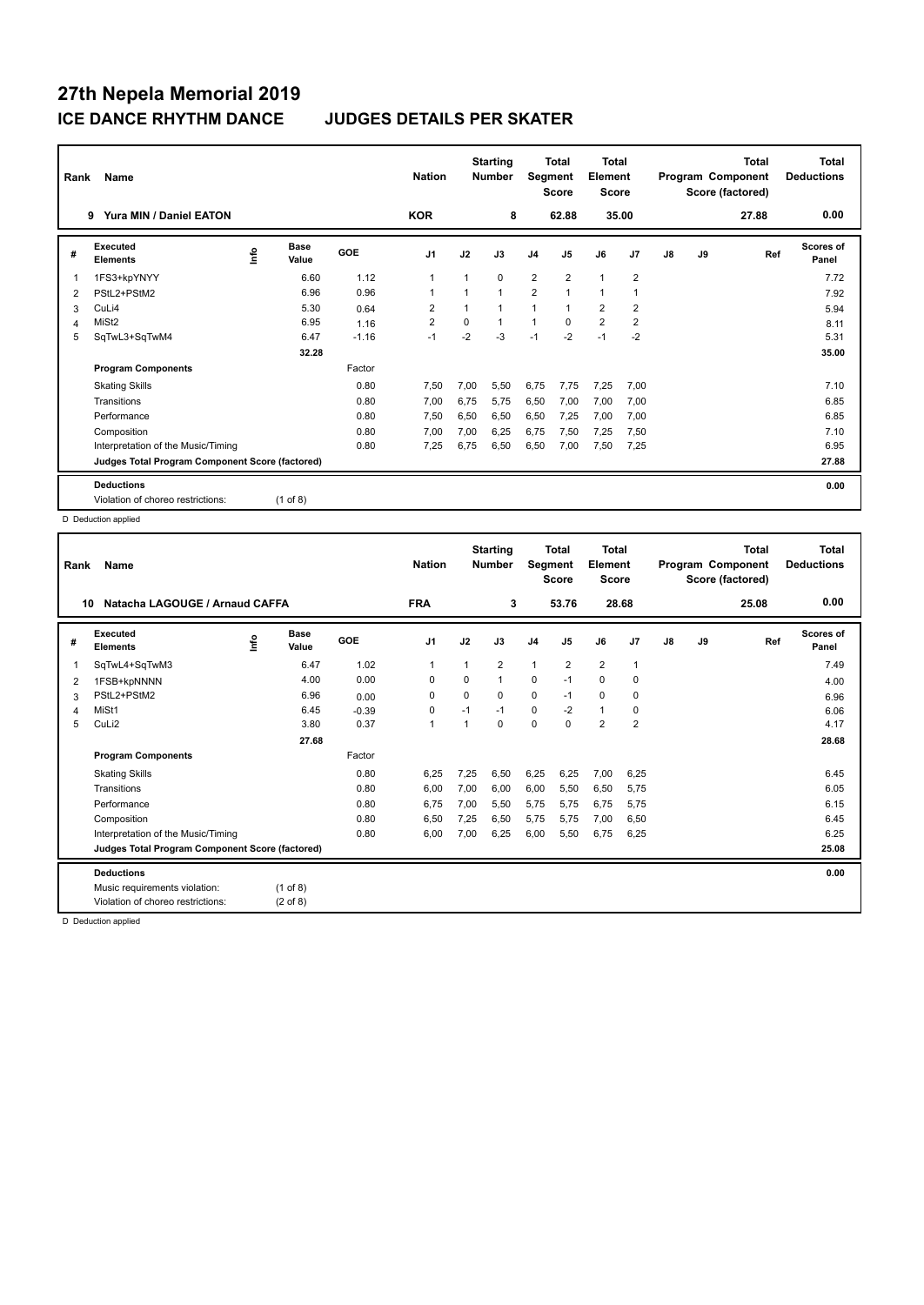| Rank | Name                                            |      |               |            | <b>Nation</b>  |                | <b>Starting</b><br><b>Number</b> | Segment        | Total<br><b>Score</b> | <b>Total</b><br>Element<br><b>Score</b> |              |               |    | <b>Total</b><br>Program Component<br>Score (factored) | <b>Total</b><br><b>Deductions</b> |
|------|-------------------------------------------------|------|---------------|------------|----------------|----------------|----------------------------------|----------------|-----------------------|-----------------------------------------|--------------|---------------|----|-------------------------------------------------------|-----------------------------------|
| 11   | Mina ZDRAVKOVA / Christopher M. DAVIS           |      |               |            | <b>BUL</b>     |                | 13                               |                | 45.90                 | 25.54                                   |              |               |    | 20.36                                                 | 0.00                              |
| #    | Executed<br><b>Elements</b>                     | Info | Base<br>Value | <b>GOE</b> | J <sub>1</sub> | J2             | J3                               | J <sub>4</sub> | J5                    | J6                                      | J7           | $\mathsf{J}8$ | J9 | Ref                                                   | Scores of<br>Panel                |
| 1    | MiSt1                                           |      | 6.45          | 0.39       | 0              | 0              | 1                                | $\mathbf{1}$   | $-1$                  | $\mathbf 0$                             | $\mathbf{1}$ |               |    |                                                       | 6.84                              |
| 2    | SqTwL3+SqTwM3                                   |      | 6.10          | $-0.29$    | 0              | $-1$           | $-1$                             | $\mathbf 0$    | $-1$                  | $\mathbf 0$                             | 0            |               |    |                                                       | 5.81                              |
| 3    | 1FSB+kpNNNN                                     |      | 4.00          | $-0.60$    | $-1$           | $-1$           | 0                                | $-1$           | $-2$                  | $-1$                                    | $-1$         |               |    |                                                       | 3.40                              |
| 4    | PStLB+PStMB                                     | S    | 4.00          | $-0.36$    | $-1$           | $\Omega$       | $-1$                             | $\mathbf 0$    | $-1$                  | 0                                       | $-1$         |               |    |                                                       | 3.64                              |
| 5    | RoLi4                                           |      | 5.30          | 0.55       | $\overline{2}$ | $\overline{2}$ | 1                                | $\overline{1}$ | $\Omega$              | $\overline{2}$                          | 0            |               |    |                                                       | 5.85                              |
|      |                                                 |      | 25.85         |            |                |                |                                  |                |                       |                                         |              |               |    |                                                       | 25.54                             |
|      | <b>Program Components</b>                       |      |               | Factor     |                |                |                                  |                |                       |                                         |              |               |    |                                                       |                                   |
|      | <b>Skating Skills</b>                           |      |               | 0.80       | 5.00           | 5,25           | 4.00                             | 5,50           | 4,75                  | 5,50                                    | 5,00         |               |    |                                                       | 5.10                              |
|      | Transitions                                     |      |               | 0.80       | 4,75           | 5.00           | 4,50                             | 5,25           | 4.00                  | 5,25                                    | 4,75         |               |    |                                                       | 4.85                              |
|      | Performance                                     |      |               | 0.80       | 5.00           | 5,25           | 5,50                             | 5,25           | 4,75                  | 5,25                                    | 5,25         |               |    |                                                       | 5.20                              |
|      | Composition                                     |      |               | 0.80       | 5,25           | 5,25           | 5,00                             | 5,50           | 5,00                  | 5,25                                    | 5,50         |               |    |                                                       | 5.25                              |
|      | Interpretation of the Music/Timing              |      |               | 0.80       | 5.00           | 5.00           | 5,25                             | 5,00           | 4,50                  | 5,50                                    | 5,00         |               |    |                                                       | 5.05                              |
|      | Judges Total Program Component Score (factored) |      |               |            |                |                |                                  |                |                       |                                         |              |               |    |                                                       | 20.36                             |
|      | <b>Deductions</b>                               |      |               |            |                |                |                                  |                |                       |                                         |              |               |    |                                                       | 0.00                              |
|      | Music requirements violation:                   |      | $(1$ of 8)    |            |                |                |                                  |                |                       |                                         |              |               |    |                                                       |                                   |

S Separation of Hold during the PST D Deduction applied

| <b>Score</b><br><b>Score</b><br>Score (factored)                                                                                                           |                    |
|------------------------------------------------------------------------------------------------------------------------------------------------------------|--------------------|
| <b>LAT</b><br>41.83<br>23.15<br>18.68<br>Aurelija IPOLITO / J.T. MICHEL<br>4<br>12                                                                         | 0.00               |
| Executed<br><b>Base</b><br>۴ô<br>GOE<br>J <sub>1</sub><br>J6<br>J7<br>J2<br>J3<br>J5<br>J8<br>J9<br>Ref<br>J <sub>4</sub><br>#<br><b>Elements</b><br>Value | Scores of<br>Panel |
| $-2$<br>$-1.08$<br>$-2$<br>$-2$<br>$-1$<br>$-3$<br>$-2$<br>1FSB+kpNNTN<br>4.00<br>$-1$<br>1                                                                | 2.92               |
| $-2$<br>$-1.35$<br>0<br>$-2$<br>$-1$<br>-2<br>6.71<br>$-1$<br>$-1$<br>PStL2+PStM1<br>2                                                                     | 5.36               |
| $-2$<br>$-1$<br>$-2$<br>$\Omega$<br>$-2$<br>SqTwL2+SqTwM4<br>6.09<br>0<br>$-1$<br>$-0.87$<br>3                                                             | 5.22               |
| $-2$<br>DiSt1<br>$-1$<br>$-1$<br>$\mathbf{1}$<br>$-1$<br>6.45<br>$\Omega$<br>$-1$<br>$-0.78$<br>4                                                          | 5.67               |
| RoLi2<br>3.80<br>0.18<br>0<br>$\Omega$<br>$\Omega$<br>1<br>5<br>$-1$<br>1<br>-1                                                                            | 3.98               |
| 27.05                                                                                                                                                      | 23.15              |
| <b>Program Components</b><br>Factor                                                                                                                        |                    |
| 0.80<br>4,50<br>4,50<br>4,25<br>5,00<br>4,75<br>5,00<br>4,50<br><b>Skating Skills</b>                                                                      | 4.65               |
| 0.80<br>4,75<br>Transitions<br>4,00<br>4,50<br>4,50<br>4,25<br>4,50<br>4,75                                                                                | 4.50               |
| 4,75<br>5,00<br>4,75<br>Performance<br>0.80<br>5,00<br>4,50<br>4,75<br>4,75                                                                                | 4.80               |
| 0.80<br>4,25<br>4,75<br>5,00<br>Composition<br>5,00<br>5,25<br>4,50<br>5,00                                                                                | 4.85               |
| Interpretation of the Music/Timing<br>0.80<br>4,25<br>4,75<br>4,75<br>5,25<br>4,50<br>4,25<br>4,50                                                         | 4.55               |
| Judges Total Program Component Score (factored)                                                                                                            | 18.68              |
| <b>Deductions</b>                                                                                                                                          | 0.00               |
| Violation of choreo restrictions:<br>$(1$ of 8)                                                                                                            |                    |